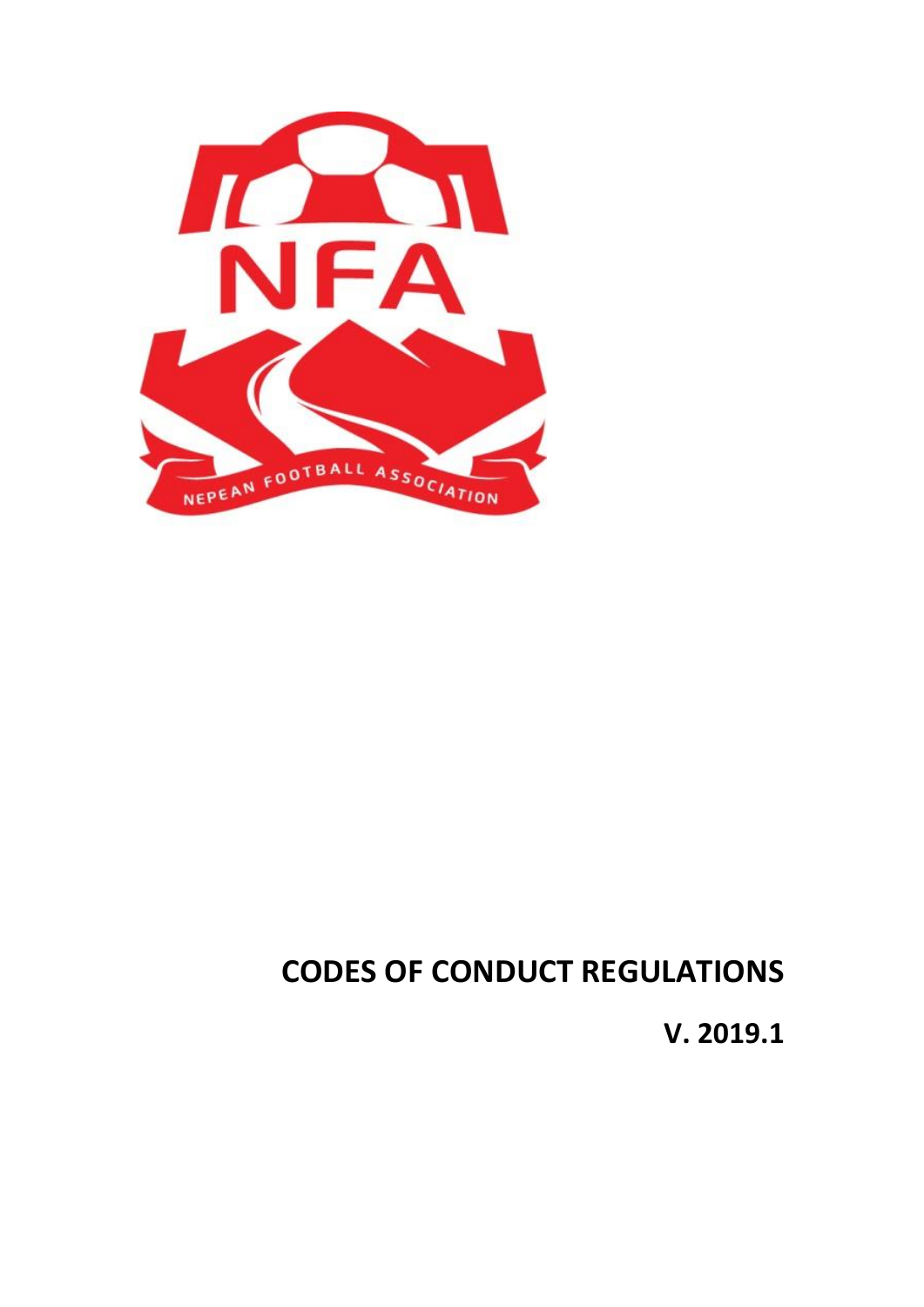## **Revision Table:**

| <b>VERSION &amp; NOTES</b>                                                                               |
|----------------------------------------------------------------------------------------------------------|
| <b>ISSUED TO CLUBS - DATE CHANGE IN TITLE</b>                                                            |
| LINKS UPDATED TO SOCIAL MEDIA POLICY & FFA<br><b>NATIONAL MEMBER PROTECTION POLICY</b><br>(Updated 2016) |
|                                                                                                          |

## **CONTENTS**